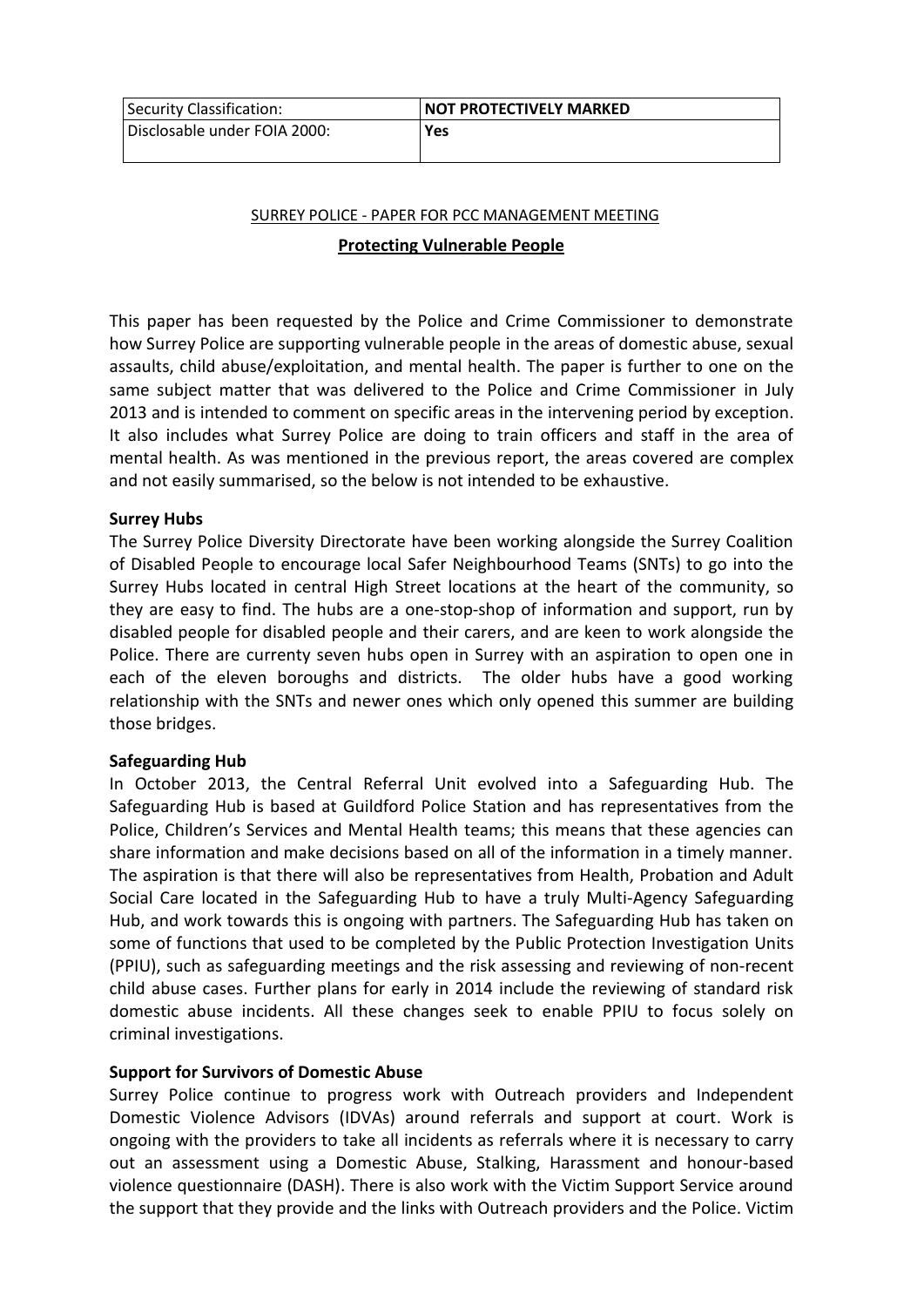Support will be joining the Police in the Safeguarding Hub in early 2014 thus ensuring that the widest possible support is available. As described in the Six People's Priorities document, the Force is being more robust about arresting suspects when incidents involve Domestic Abuse, resulting in an increase in our arrest rates, and this remains an area of focus.

### **Sexual Assault**

The Rape and Sexual Assault Support Centre (RASASC) have provided the Surrey Police PPIU with training on services available to them to raise maximum operational awareness of options for referral by frontline staff for survivors of rape and serious sexual assault. Police are also working closely with the Independent Sexual Violence Advisors (ISVAs) and the Sexual Assault Referral Centre (SARC) in supporting survivors of sexual offences, ensuring that all the necessary joint working and feedback takes place. Surrey Police are delivering a new course in order to train staff in dealing with survivors of sexual offences and this has now been rolled out successfully within the Force and is part of an ongoing programme of training. As also described in the Six People's Priorities document, the Force has enhanced its victim-based approach for sexual offences, recording crimes at the first point of contact.

## **Child Abuse**

Children's Services have co-located eleven staff within the Safeguarding Hub (see above) between July and October 2013, and already information-sharing, risk-assessing and fasttime decision-making in the response to notifications of children at risk have improved, ensuring greater management of risk.

### **Chelsea's Choice**

A hard-hitting play called 'Chelsea's Choice' is being shown in the county's secondary schools to warn young people of the dangers of Child Sexual Exploitation. The play follows the story of Chelsea, who has fallen out with her friends and family and is befriended by an older man. Three students then find her diary detailing her experiences and, along with their teacher, attempt to understand what has happened and how it can be prevented. The story highlights the warning signs of exploitation such as missing school, behavioural change and keeping secrets, and brings the audience face-to-face with the problems and risks associated with it. The play has had a significant impact in other counties, where a number of allegations have been made following performances, alongside an increase in relevant information being reported.

#### **Mental Health**

Mental health issues continue to have a significant impact on policing, with over 20% of section 136 patients still coming into custody centres (approximately half of these are due to a lack of section 136 assessment beds). The Force continues to work with relevant partner agencies and is applying pressure here. A protocol for the admission of section 136 patients with alcohol is not yet signed off, however a protocol for absconders from mental health care is in place, with a local transport agreement for section 135 patients being due in February. An overarching strategy with other agencies is needed to develop thoughtful proposals on what is needed, for example a facility which will accept aggressive section 136 patients, advanced preventative action, 24/7 social care responders, etc. This is a challenging area, and the assistance of the PCC is sought to provide influence and momentum at his level.